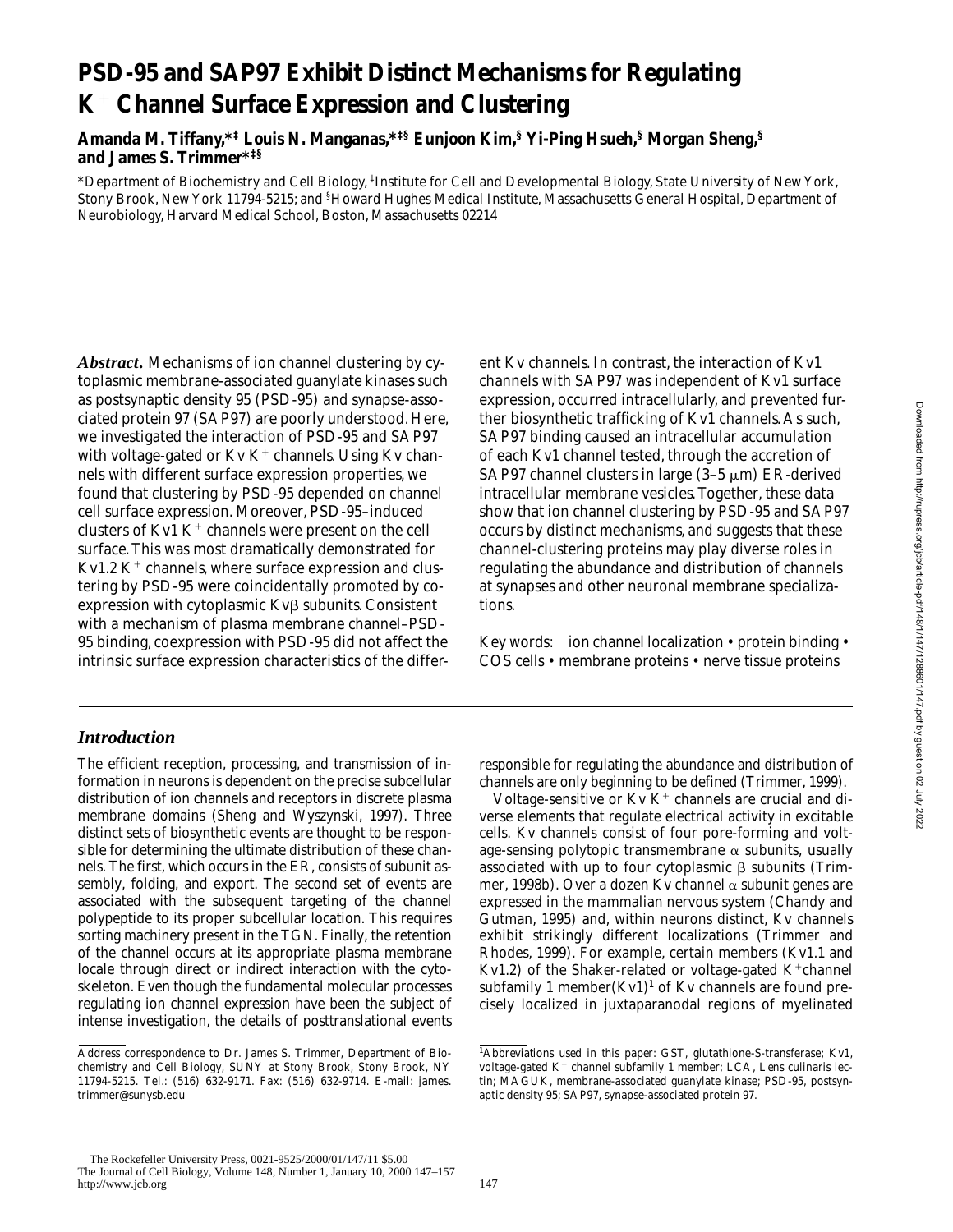axons in both the central (Wang et al., 1993; Rhodes et al., 1997) and peripheral nervous systems (Rasband et al., 1998), and in terminal fields associated with unmyelinated central nervous system axons (Trimmer and Rhodes, 1999). In contrast, Kv1.4 is found in dense patches on presynaptic swellings adjacent to nerve terminals, and on the axon shafts of certain neurons (Cooper et al., 1998). Other Kv channels are found in similarly restricted, but distinct, localizations (Trimmer and Rhodes, 1999). While some insights into the domains responsible for Kv channel localization have been obtained (Scannevin et al., 1996), the precise cellular mechanisms that exist to generate and maintain the wide array of restricted distributions of Kv channels observed in the mammalian brain remain to be elucidated (Scannevin and Trimmer, 1997).

Membrane-associated guanylate kinases (MAGUKs) are attractive candidates as important determinants of localization of a wide array of neuronal proteins, including Kv channels (Sheng and Wyszynski, 1997). Postsynaptic density 95 (PSD-95), the prototypic member of this family, was found to bind to the COOH-terminal cytoplasmic residues of Kv1  $\alpha$  subunits in a yeast two-hybrid screen (Kim et al., 1995). PSD-95 colocalizes with the Kv1.2  $\alpha$  subunit in cerebellar basket cell presynaptic terminals (Kim et al., 1995; Laube et al., 1996). Mutational (Kim et al., 1995) and structural (Doyle et al., 1996) analyses revealed that PSD-95 and other MAGUKs, such as synapse-associated protein 97 (SAP97) and chapsyn-110, bind to a consensus PSD-95/DIg/ ZO-1 (PDZ)-binding sequence (xS/TxV) at the COOH terminus of Kv1 channels via either of the first two of the three PDZ domains located near the PSD-95  $NH<sub>2</sub>$  terminus. Coexpression of MAGUKs and Kv1  $\alpha$  subunits in transfected cells leads to the reciprocal coclustering of the respective proteins (Kim et al., 1995; Kim and Sheng, 1996). However, despite the presence of a consensus PDZ-binding sequence (xS/TxV) at their COOH termini (Chandy and Gutman, 1995), different Kv1  $\alpha$  subunits exhibit strikingly different clustering efficiencies when coexpressed with PSD-95 (Kim and Sheng, 1996). In addition to clustering channels, PSD-95 has also been shown to upregulate the cell surface expression of at least one ion channel (Horio et al., 1997). Whereas cytoplasmic  $Kv\beta$  subunits are known to increase the surface expression of Kv1 channels (Shi et al., 1996; Accili et al., 1997, 1998), the effect of MAGUKs on Kv1 channel surface expression have not been investigated.

In this study, we show that the interaction of Kv1 channels with MAGUKs varies widely among members of the two protein families. By systematically characterizing the association of different  $Kv1 K<sup>+</sup>$  channels with PSD-95 and SAP97, we find evidence for distinct differences in the mechanisms whereby channel–MAGUK interaction occurs. These differences lead to differential effects on both channel clustering and surface expression, suggesting that MAGUKs may play important and diverse roles in the regulating both the abundance and distribution of ion channels.

# *Materials and Methods*

#### *Materials*

All materials not specifically identified were purchased from Sigma Chemical Co. or Boehringer Mannheim.

#### *Antibodies*

Rabbit polyclonal (Kv1.1C, Kv1.2C, and Kv1.4N) and mouse monoclonal (anti-Kv1.4: K13/31) antibodies against the cytoplasmic domains of  $K^+$ channel  $\alpha$ -subunits used in these studies have been described previously (Rhodes et al., 1995; Bekele-Arcuri et al., 1996; Rhodes et al., 1996; Shi et al., 1996). Antibodies against ectodomains of  $K^+$  channel  $\alpha$  subunits were raised against synthetic peptides or fusion proteins corresponding to sequences in the S1-S2 extracellular loop (see Shih and Goldin, 1997, for determination of  $K^+$  channel topology). The following sequences were used, synthetic peptides: Kv1.1, ELKDDKDFTGTIHRIDNTC (amino acids 191–208); Kv1.2, CNEDMHGGGVTFHTYSNSTIGY (amino acids 192–212); and glutathione-S-transferase (GST) fusion protein, Kv1.4 (amino acids 336–370). The anti-Kv1.2 and anti-Kv1.4 external antibodies were made as polyclonal antibodies in rabbits. The anti-Kv1.1 external antibody was a mouse mAb K36/15 (Ig $G_{2a}$ ). The monoclonal anti-PSD-95 antibody K28/86 (Ig $G_1$ ) was raised against a GST fusion protein, GST-KAP1.13, containing amino acids 77–299 of human PSD-95 (clone 2; Kim et al., 1995). Immunizations of mice and the production of hybridoma cell lines were performed essentially as described (Bekele-Arcuri et al., 1996). Screening of hybridoma culture supernatants by ELISA assay against the peptide or fusion protein immunogen, indirect immunofluorescence on transfected COS-1 cells, and immunoblotting of rat brain membranes were performed as described (Bekele-Arcuri et al., 1996). Hybridomas were grown in Balb/c mice for production of ascites fluid. K36/15 and K28/ 86 immunoglobulins were purified by ammonium sulfate precipitation followed by DEAE chromatography, as described in Trimmer et al. (1985).

# *Transient Transfection of COS-1 Cells*

Cells were transfected with mammalian expression vectors for various  $K^+$ channel  $\alpha$ - and  $\beta$ -subunit polypeptides (Nakahira et al., 1996) and for PSD-95 and SAP97 (Kim et al., 1995; Kim and Sheng, 1996) by the calcium phosphate precipitation method (Trimmer, 1998a). Cells were seeded at 10% confluence (for biochemical analysis) or 1% confluence (for immunofluorescence) and grown at  $37^{\circ}$ C in DME containing  $10\%$ calf serum. The calcium phosphate DNA mixture was added within 24 h of seeding, when cells were approximately twice the original plating density, and left for 18–24 h. The transfection media was removed and, after the addition of fresh media, the cells were incubated at 37°C for an additional 24 h.

#### *Immunofluorescence Staining of Transfected COS-1 Cells*

Cells expressing various combinations of  $K^+$  channel  $\alpha$ - and  $\beta$ -subunit polypeptides, PSD-95 and SAP97, were stained 48 h after transfection. Two different staining protocols were employed. The first is a modification of the surface immunofluorescence protocol (Shi et al., 1996). Cells were washed three times in PBS (10 mM phosphate buffer, pH 7.4, and 0.15 M NaCl) containing 1 mM  $MgCl<sub>2</sub>$  and 1 mM CaCl<sub>2</sub>, and then fixed in the same buffer containing 4% paraformaldehyde for 30 min at 4°C. After three washes with PBS, nonspecific protein binding sites were blocked with BLOTTO (4% nonfat dry milk powder in TBS [10 mM Tris-HCl, pH 7.5, and 0.15 M NaCl] for 1 h at room temperature, and then incubated with affinity-purified rabbit polyclonal or mouse monoclonal ectodomain– directed antibodies for 1 h at room temperature. After washing three times with BLOTTO, cells were permeabilized with BLOTTO containing 0.1% Triton X-100 (BLOTTO  $+$  T) for 1 h at room temperature. This was followed by incubation with mouse monoclonal cytoplasmically directed antibodies for 1 h at room temperature. Cells were washed three times in  $BLOTTO + T$ , incubated with Texas red goat anti-rabbit and FITC goat anti–mouse (for Kv1.2 and Kv1.4) or, for Kv1.1, Texas red goat anti– mouse Ig $G_{2a}$  (for external K36/15) and FITC goat anti-mouse Ig $G_1$  (for cytoplasmic K20/78; Bekele-Arcuri et al., 1996) diluted in BLOTTO  $+$  T for 1 h, and washed three times with PBS containing 0.1% Triton X-100.

The second staining method used a permeabilization with 0.1% Triton X-100 during fixation. This allowed full access to the total (surface and intracellular) pools of channel subunits and MAGUKs. Cells were viewed under indirect immunofluorescence on a Zeiss Axioskop microscope, and scored for fluorescence on narrow wavelength fluorescein and Texas red filter sets. Three independent dishes were scored for each treatment. Values represent the mean  $\pm$  SD of values determined from 50 transfected cells from each dish.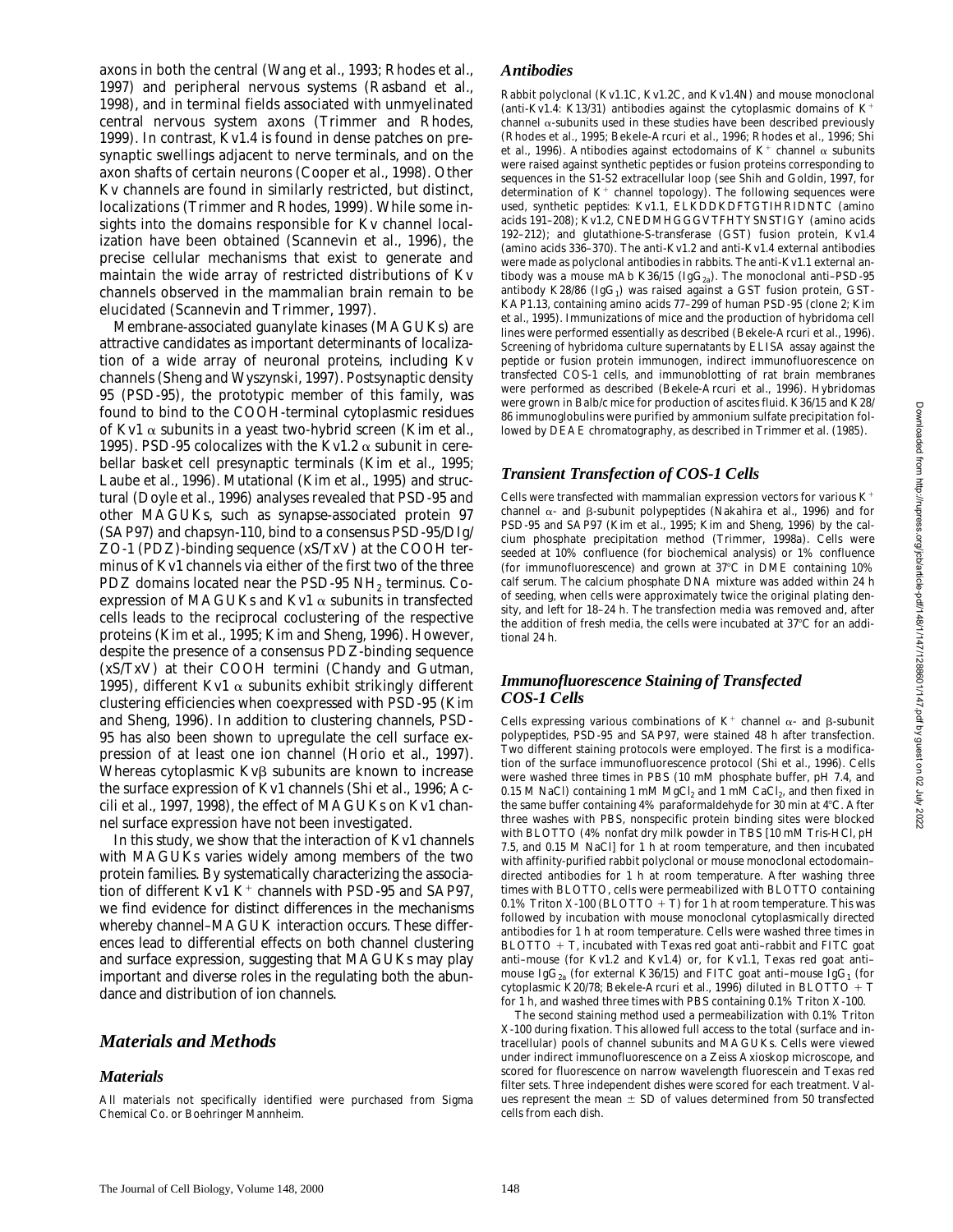# *Confocal Microscopy*

Confocal images were generated on a Zeiss LSM510 laser scanning confocal microscope system with an Axiovert microscope using a  $63\times$  plan neofluar NA 1.25 objective. Texas red (red) immunofluorescence signals were obtained using a 560-nm-long pass filter after excitation with a helium neon laser at 543 nm. FITC (green) immunofluorescence signals were obtained using a 505–530-band pass filter after excitation with an Argon laser at 488 nm. Red and green signals were generated and collected individually on a frame-by-frame basis. Similar pinhole sizes and amplifier settings were used to obtain all images, and no further manipulation of image files was performed. Each individual image represents a three-dimensional projection of the entire cell derived from a z-series taken as an average of eight sweeps at  $1,024 \times 1,024$  resolution, and viewed en face relative to the apical surface. Projections were exported as Photoshop files for presentation.

# *SDS-PAGE and Immunoblots*

To harvest cells and prepare detergent lysates, COS-1 cells were washed twice in ice-cold PBS, and then lysed in the dish for 5 min on ice in an icecold lysis buffer solution (TBS, pH 8.0, 5 mM EDTA, 1% Triton X-100, 1 mM iodoacetamide, and a protease inhibitor cocktail  $[2 \mu g/m]$  aprotinin, 1  $\mu$ g/ml leupeptin, 2  $\mu$ g/ml antipain, 10  $\mu$ g/ml benzamidine, and 0.2 mM PMSF]). Cell lysates were harvested with a cell scraper and incubated for an additional 5 min on ice. The crude lysate was spun in a refrigerated microcentrifuge for 5 min at 14,000 *g* to pellet nuclei and debris, and the resulting supernatant was saved for analysis.

For immunoblots, the cleared lysate was added to an equal volume of  $2\times$  reducing SDS sample buffer, boiled, and fractionated on 9% polyacrylamide–SDS gels (Shi et al., 1994). Lauryl sulfate (Sigma Chemical Co.) was the SDS source used for all SDS-PAGE to accentuate relative molecular mass differences between different forms of Kv1  $\alpha$  subunits (Shi et al., 1994). After electrophoretic transfer to nitrocellulose paper, the resulting blots were blocked in BLOTTO, incubated for 1 h in Blotto containing purified mouse monoclonal K13/31 IgG at 10 mg/ml. Blots were washed three times in Blotto for 30 min total, incubated in HRP-conjugated secondary antibody (1:2,000 dilution in Blotto) for 1 h, and washed in PBS three times for 30 min total. The blots were incubated in substrate for enhanced chemiluminescence for 1 min and autoradiographed on preflashed (to  $OD_{545} = 0.15$ ) Fuji RX film.

# *Results*

### *Highly Related K*1 *Channel* a*-Subunits Have Dramatically Different Cell Surface Expression Efficiencies*

Members of the mammalian *Shaker* (Kv1) family of  $K^+$ channel  $\alpha$  subunits exhibit a high degree of overall relatedness (60–80% identity at the amino acid level; Chandy and Gutman, 1995). However, when expressed as homotetramers in transfected mammalian cell lines, the subcellular staining patterns of the expressed channels dramatically differ (Bekele-Arcuri et al., 1996). To address if these differences in staining pattern represented differences in cell surface expression, we employed a double staining procedure, similar to that used by us previously in studies of Kv1.2 (Shi et al., 1996). We generated rabbit polyclonal or mouse mAbs to distinct externally and internally directed sites on each Kv1 channel. Intact (i.e., unpermeabilized) cells were stained first with the appropriate rabbit polyclonal ectodomain–directed antibody to assay for channel surface expression, followed by permeabilization and staining with the cytoplasmically directed mouse mAb to visualize the total cellular pool of channel subunits.

Virtually all cells expressing Kv1.1 exhibited an identical intracellular staining pattern (Fig. 1 A). This staining pattern is indicative of ER retention and correlated with a



*Figure 1.* Immunofluorescence confocal microscopy analysis of the differential surface expression efficiency of the Kv1.1, Kv1.2, and Kv1.4  $\alpha$  subunits in transfected COS-1 cells. Each image represents a three-dimensional projection of the entire cell. (Left) External anti–Kv1 antibody staining performed in the absence of detergent permeabilization. (Right) cytoplasmic anti–Kv1 antibody staining performed after detergent permeabilization. (A) Kv1.1; (B and C) Kv1.2; (D) Kv1.2 + Kv $\beta$ 2; and (E) Kv1.4. Bar,  $20 \mu m$ .

lack of staining of intact (i.e., unpermeabilized) cells with an antibody directed against the Kv1.1 ectodomain, such that only 2.5  $\pm$  1.2% of the Kv1.1-expressing cells exhibited detectable cell surface staining (Table I). By contrast, Kv1.4 was efficiently expressed on the surface, as evidenced by a lack of pronounced intracellular accumulation and a staining pattern consistent with plasma membrane localization. Moreover,  $87.9 \pm 4.6\%$  of the cells expressing Kv1.4 exhibited robust staining (Fig. 1 E) with an externally directed antibody when staining was performed in the absence of detergent (Table I). Kv1.2 was intermediate between Kv1.1 and Kv1.4 in its surface expression (Ta-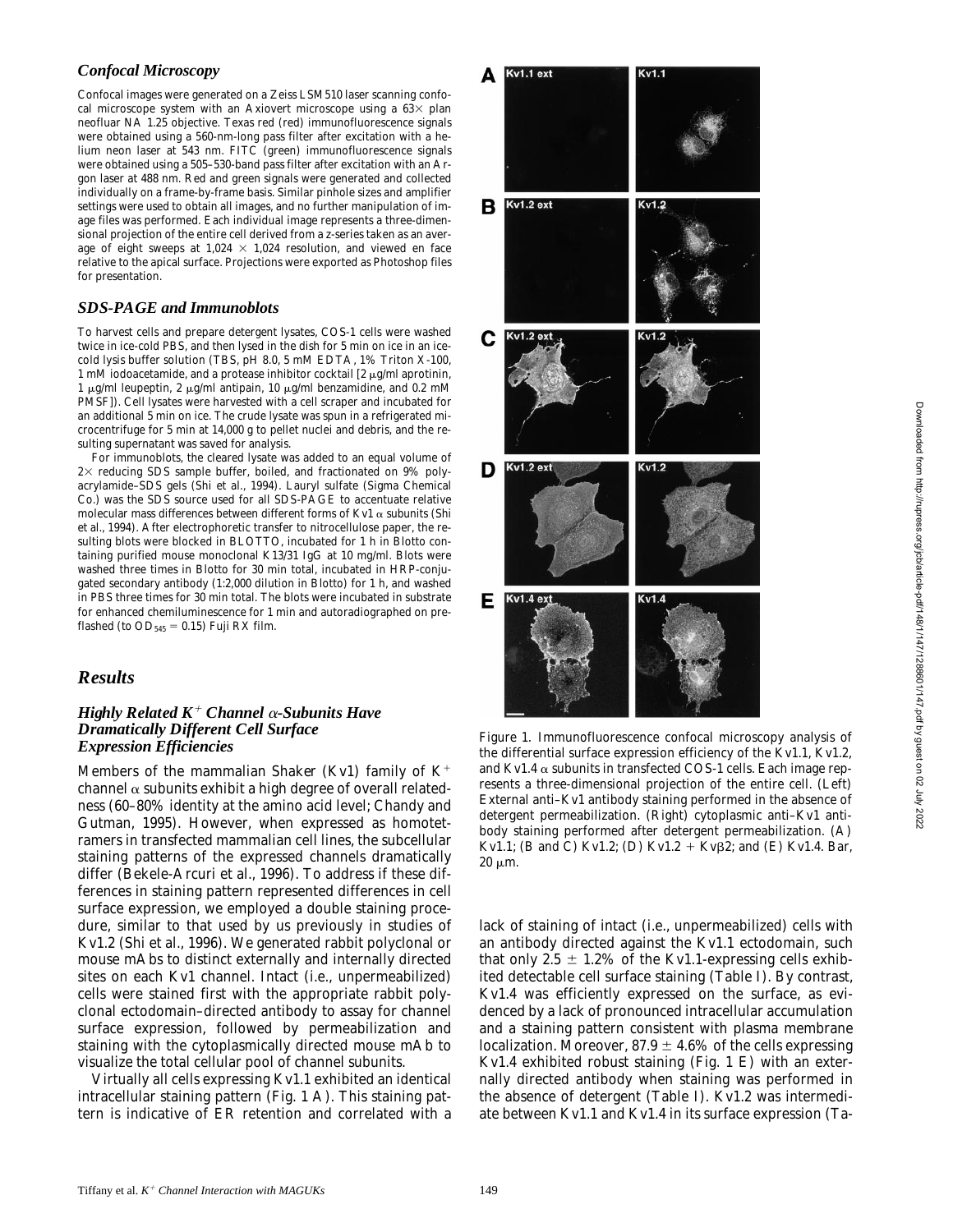*Table I. Analysis of Kv Channel and MAGUK Expression in COS-1 Cells*

| Kv1.1 | Kv1.2 | $Kv1.2 + KvB2$                                                                                                                                                | Kv1.4          |
|-------|-------|---------------------------------------------------------------------------------------------------------------------------------------------------------------|----------------|
|       |       | $56.3 \pm 4.2$                                                                                                                                                | $87.9 \pm 4.6$ |
|       |       | $42.9 \pm 12.4$                                                                                                                                               | $72.4 \pm 5.3$ |
|       |       | $53.9 \pm 5.9$                                                                                                                                                | $79.9 \pm 7.9$ |
|       |       | $49.4 \pm 5.5$                                                                                                                                                | $83.3 \pm 1.4$ |
|       |       | $32.7 \pm 6.9$                                                                                                                                                | $22.0 \pm 4.3$ |
|       |       | $2.5 \pm 1.1$ $23.3 \pm 8.5$<br>$5.1 \pm 1.0$ $18.5 \pm 5.3$<br>$50.7 \pm 9.6$ 55.1 $\pm 7.3$<br>$3.4 \pm 1.4$ $22.1 \pm 3.3$<br>$2.4 \pm 1.0$ 13.0 $\pm$ 3.4 |                |

\*Expressed as a percentage of total transfected cells expressing  $Kv \alpha$  subunit that exhibit the respective staining. All values are mean  $\pm$  SD of three independent samples of 50 transfected cells each.

ble I), with 23.3  $\pm$  8.5% of the Kv1.2-expressing cells exhibiting surface staining (Fig. 1, B and C). This was true both on a per cell basis, in that intracellular and surface pools were present in the same cells, and on a population basis, with different cells exhibiting different proportions of the intracellular and surface pools (Fig. 1, compare B and C). In each case, the inherent surface expression properties of these Kv1  $\alpha$  subunits was independent of expression level and was reproduced in multiple cell lines of diverse origin (Manganas, L.N., and J.S. Trimmer, manuscript in preparation).

We previously found that coexpression of cytoplasmic b-subunits, which exhibit extensive association and colocalization with Kv1.2  $\alpha$  subunits in the mammalian brain (Rhodes et al., 1995, 1997) and in transfected COS cells (Nakahira et al., 1996), promote the surface expression of Kv1.2 (Shi et al., 1996). Consistent with these and other (Accili et al., 1997, 1998) previous studies, coexpression of Kv $\beta$ 2 led to an increase in the percentage (56.3  $\pm$  4.2%) of Kv1.2-expressing cells exhibiting surface staining (Fig. 1 D) relative to those expressing Kv1.2 alone (Table I).

#### *Highly Related MAGUKs Expressed in the Same Cell Background Have Different Subcellular Distributions*

PSD-95 and SAP97 exhibit a high degree of sequence identity (73.6% amino acid identity) and the same overall domain structure, with three  $NH<sub>2</sub>$ -terminal PDZ domains, a single SH3 domain, and a COOH-terminal guanylate kinase domain (Hata et al., 1998). However, when expressed in transfected COS-1 cells, these two polypeptides exhibit strikingly different subcellular distributions. PSD-95 is found mainly at the cell periphery (Fig. 2), presumably via an association with the plasma membrane mediated by palmitoylation (Topinka and Bredt, 1998; Craven et al., 1999). In contrast, SAP97 is present in perinuclear zones (Fig. 2), in a pattern resembling the ER.

### *Kv1 Clustering by PSD-95 Parallels Channel Cell Surface Expression Efficiency*

The initial observation that MAGUKs cluster membrane proteins came from studies of PSD-95 and Kv1.4 (Kim et al., 1995). Subsequent studies showed that Kv1.4/PSD-95 clustering was quite efficient, although clustering of other Kv1



*Figure 2.* Immunofluorescence confocal microscopy analysis of the differential subcellular distribution of PSD-95 and SAP97 in transfected COS-1 cells. Each image represents a three-dimensional projection of the entire cell. (A) PSD-95; and (B) SAP97. Bar,  $20 \mu m$ .

 $\alpha$  subunits was not (Kim and Sheng, 1996). We found that the vast majority (Table I, 72.3  $\pm$  5.3%) of cells coexpressing Kv1.4 and PSD-95 had these two proteins colocalized in plaquelike clusters similar to those observed in these previous studies (Fig. 3 D). The subcellular distributions of Kv1.4 and PSD-95 seen in cotransfected cells (Fig. 3 D) were dramatically different from those seen for either protein in singly transfected cells (Figs. 1 E and 2 A). However, coexpression of PSD-95 with the Kv1.1  $\alpha$  subunit, which exhibited a low level of cell surface expression (Table I), yielded a correspondingly low level of cells exhibiting clustering by PSD-95 (5.1  $\pm$  1.0%). In cells coexpressing Kv1.1 and PSD-95 (Fig. 3 A), the subcellular distribution of the respective proteins seen in singly transfected cells remained unaltered by the presence of the other protein, suggesting not only a lack of clustering, but also a lack of interaction. Kv1.2 clustering by PSD-95 was intermediate in its efficiency (Table I), in that some cells (18.5  $\pm$  5.3%) had clustered and colocalized Kv1.2 and PSD-95, resembling cells expressing Kv1.4 and PSD-95 (not shown), while the remainder of the population exhibited distinct and nonoverlapping subcellular distributions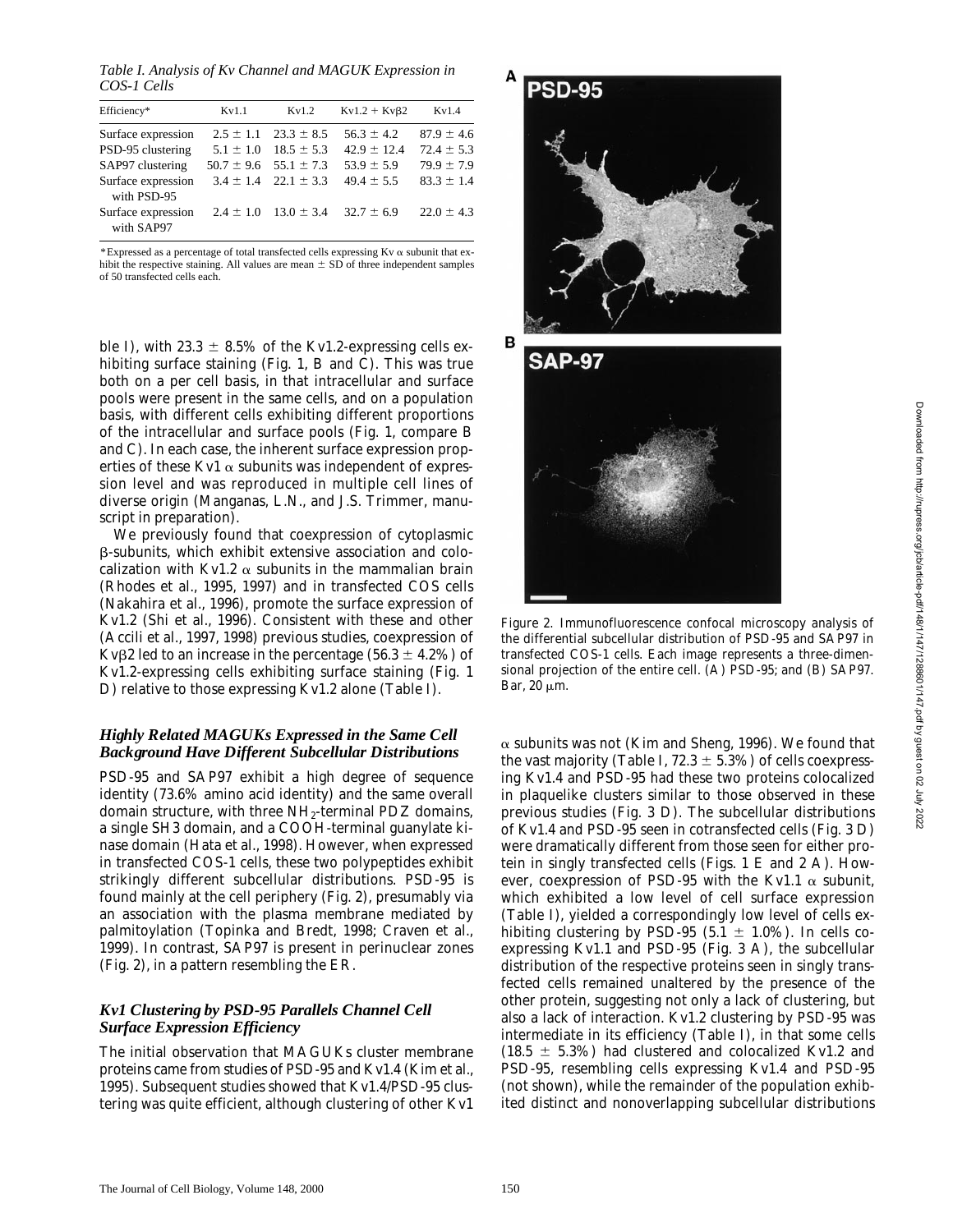

*Figure 3.* Clustering of Kv channels by coexpression with PSD-95. Immunofluorescence confocal microscopy was performed on cells coexpressing the Kv1  $\alpha$  subunits and PSD-95 and stained after detergent permeabilization. Each image represents a threedimensional projection of the entire cell. (Left) Anti–Kv1 antibodies. (Right) Anti–MAGUK mAb K28/86. (A) Kv1.1; (B) Kv1.2; (C) Kv1.2 + Kv $\beta$ 2; and (D) Kv1.4. Bar, 20  $\mu$ m.

of the two proteins (Fig. 3 B), in a manner similar to that seen for cells expressing Kv1.1 and PSD-95. Overall, for all three of the Kv1  $\alpha$  subunits, the percentage of cells with PSD-95–induced clustering was similar to the percentage with cell surface expression (Table I). These results suggest that, for Kv1  $\alpha$  subunits, interaction with PSD-95 may depend on successful cell surface expression.

The three Kv1  $\alpha$  subunits examined exhibit small differences in the COOH-terminal PDZ binding motif, and exhibited different levels of binding to PSD-95 in the yeast two-hybrid system (Kim et al., 1995). Thus, the observed differences in the efficiency of clustering of Kv1 channels by PSD-95 could be due to these differences in binding efficiency, as suggested previously (Kim and Sheng, 1996). To address this question, we compared the PSD-95 clustering efficiency of the same  $\alpha$  subunit, Kv1.2, in the presence and absence of  $\beta$  subunits. In this way, we could directly determine how PSD-95 clustering was affected by modulating surface expression efficiency in the absence of any differences in the COOH-terminal PDZ-binding motif. In cells coexpressing Kv1.2, Kv $\beta$ 2, and PSD-95, Kv1.2 and PSD-95 were found coclustered (Fig. 3 C) in a much higher percentage of cells  $(42.9 \pm 12.4\%, n = 3)$  than in cells expressing Kv1.2 alone (Table I,  $18.5 \pm 5.3$ ,  $n = 3$ ). The effects of  $Kv\beta2$  on promoting the coclustering of Kv1.2 and PSD-95 occurred in a dose-dependent manner that paralleled the Kv $\beta$ 2 effects on Kv1.2 surface expression (Table III). Coexpression of other  $Kv\beta$  subunits, such as  $Kv\beta1.1$  and  $Kv\beta1.2$ , also resulted in the more efficient surface expression of Kv1.2, and in more efficient coclustering of Kv1.2 and PSD-95 (not shown). Together these results suggest that the variability in the clustering of Kv1 channels by PSD-95 is primarily due to the differences in the surface expression efficiencies, and not the PSD-95 binding affinity, of the Kv1  $\alpha$  subunits.

#### *SAP97 Differs from PSD-95 in Its Interaction with K*1 *Channels*

Kv1 channel/SAP97 coexpression yielded dramatically different results from those obtained with PSD-95. Coexpression resulted in the appearance of large perinuclear vesicles whose appearance was distinct from anything seen for Kv1–PSD-95 interaction (Fig. 4, A–D). Each of the Kv1  $\alpha$ subunits and SAP97 were extensively colocalized in these very large  $(3-5 \mu m \text{ diam})$  perinuclear structures (Fig. 4. A–D), which were not observed in cells expressing Kv1 channels or SAP97 alone (Figs. 1 and 2). These large vesicles were observed at many different ratios of SAP97:Kv1  $\alpha$  subunit expression. The only apparent effect of altering the relative expression levels of the Kv1  $\alpha$  subunit and SAP97 is on the proportion of the overall pool of each protein present in the clusters, and not in the clusters themselves (not shown). The fact that no such clusters are observed in cells expressing SAP97 alone (Fig. 2 B) nor in cells expressing SAP97 and a Kv1.4 mutant, which has an altered PDZ binding motif (ETDV changed to ETDA) and which does interact with SAP97, suggests that SAP97– Kv1 channel interaction in itself leads to the formation of these intracellular clusters.

Unlike the case with PSD-95, the efficiency of the interaction between SAP97 and the Kv1  $\alpha$  subunits did not correlate with channel surface expression efficiency (Table I). This is most obvious for Kv1.1, Kv1.2, and Kv1.2 + Kv $\beta$ 2, which exhibit dramatically different cell surface expression efficiencies ( $\sim$ 2,  $\sim$ 20, and  $\sim$ 50%, respectively) but similar SAP97 clustering ( $\sim$ 50%, Table I). In fact, the pattern of SAP97 channel clustering efficiency  $(Kv1.4 >$ Kv1.1  $\sim$  Kv1.2 + Kv $\beta$ 2  $\sim$  Kv1.2 alone) was quite similar to that seen for Kv1  $\alpha$  subunit: SAP97 binding in the yeast two-hybrid system (Kim et al., 1995). These results show that, in spite of the virtually identical interaction of these two highly related MAGUKs with Kv1  $\alpha$  subunits in the yeast two-hybrid system, PSD-95 and SAP97 differ substantially in their channel clustering mechanisms in mammalian cells.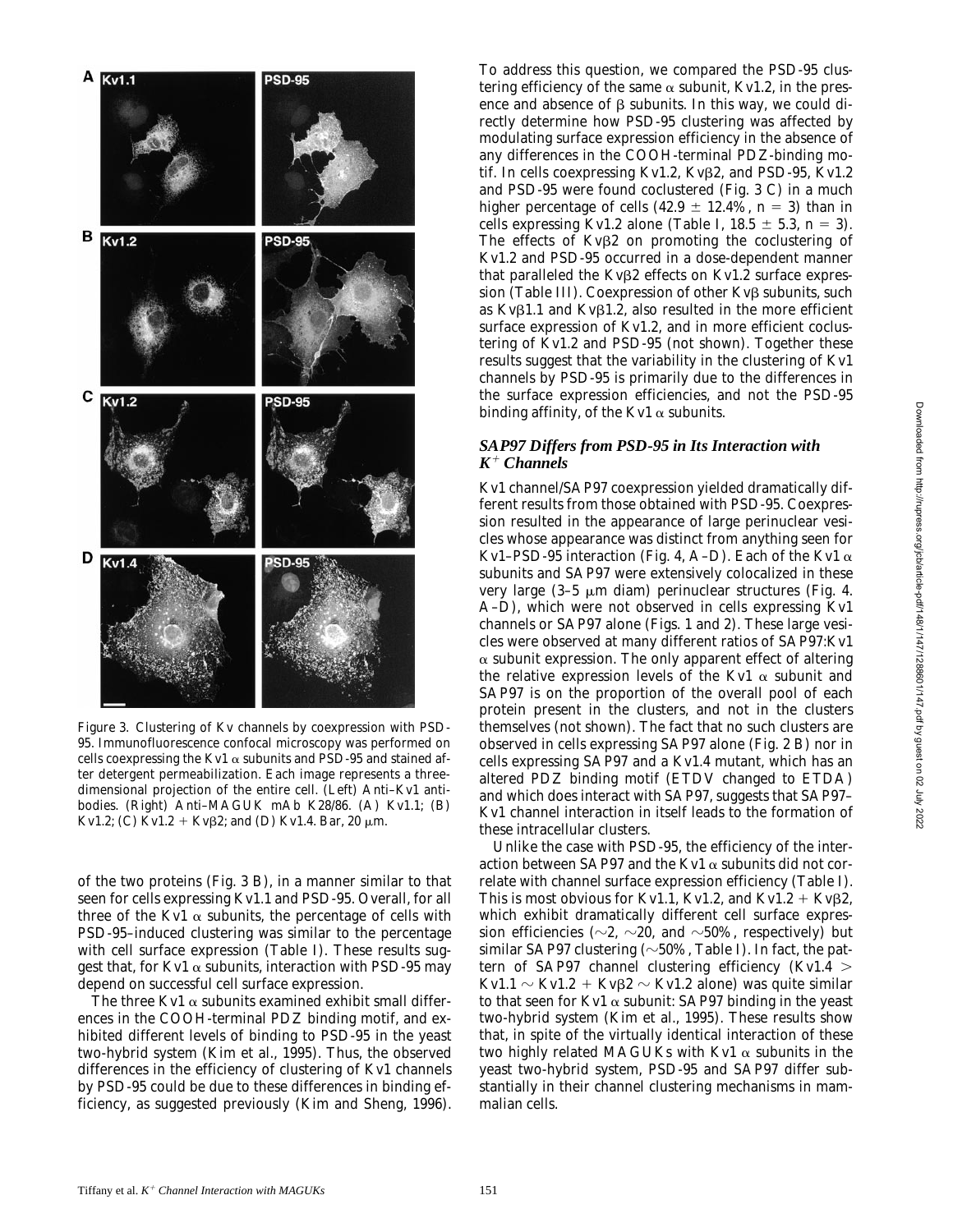

*Figure 4.* Clustering of Kv channels by coexpression with SAP97. Immunofluorescence confocal microscopy was performed on cells coexpressing the Kv1  $\alpha$  subunits and SAP97 and stained after detergent permeabilization. (Left) Cytoplasmic anti–Kv1 antibodies. (Right) Anti–MAGUK mAb K28/86. (A) Kv1.1; (B) Kv1.2; (C) Kv1.2 + Kv $\beta$ 2; and (D) Kv1.4. Bar, 20  $\mu$ m.

### *Channels Clustered by PSD-95 Are Expressed on the Cell Surface*

Since the initial report of  $K^+$  channel clustering by PSD-95 (Kim et al., 1995), an important question has remained as to whether the clusters of  $K^+$  channels induced by PSD-95 coexpression were, in fact, on the cell surface. In the case of clusters formed by PSD-95 interaction, clear surface staining of clustered Kv1.2 and Kv1.4 was observed (Fig. 5). Virtually all of the cells exhibiting PSD-95–mediated clustering of Kv1.2 and Kv1.4 had detectable cell surface clusters as detected by external antibody staining (not



*Figure 5.* Immunofluorescence confocal microscopy analysis of the surface expression of the Kv1.1, Kv1.2, and Kv1.4  $\alpha$  subunits coexpressed with PSD-95 reveals the presence of cell surface clusters. (Left) External anti–Kv1 antibody staining performed in the absence of detergent permeabilization. Each image represents a three-dimensional projection of the entire cell. (Right) Cytoplasmic anti–Kv1 antibody staining performed after detergent permeabilization. (A) Kv1.1; (B) Kv1.2; (C) Kv1.2 + Kv $\beta$ 2; and (D) Kv1.4. Bar, 20  $\mu$ m.

shown). However, the proportion of clusters that exhibited surface staining varied dramatically from cell to cell. Confocal microscopy revealed that a large fraction of the clusters that did not stain with external antibodies were found at the bottom of the cell, where cell–substratum interaction might interfere with external antibody access. Thus, the clusters on these adherent COS-1 cells that stain with externally applied antibodies may be an underestimate of the total surface clusters as they may reflect only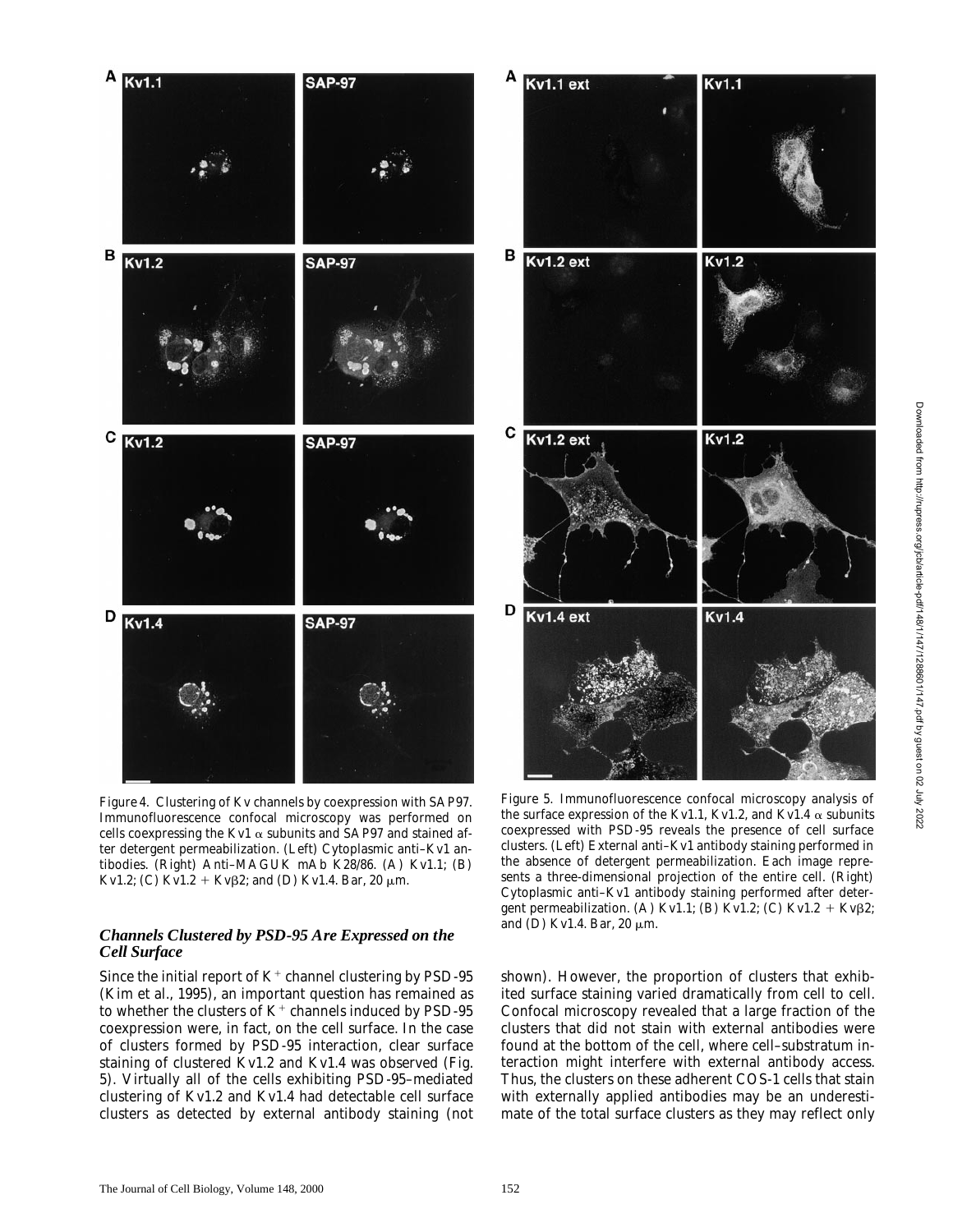apical pools of channels. Consistent with this model, partial EDTA-mediated dissociation of cells from the substratum resulted in more extensive surface staining (not shown), presumably because of the increased antibody access to basal clusters. However, it is clear from these data that clusters formed by interaction of PSD-95 and Kv1 channels can exist on the cell surface.

PSD-95 coexpression has been shown to upregulate the expression of inward rectifier  $K^+$  channels (Horio et al., 1997), suggesting that the channel-clustering MAGUKs could play an additional role in regulating channel abundance. Therefore, we tested whether PSD-95 influenced the cell surface expression efficiency of Kv1 channels. For all Kv1 subunits tested, coexpression of PSD-95 had little or no effect on channel surface expression efficiency (Table I). These results further suggest an interaction between Kv1 channels and PSD-95 at the level of the plasma membrane.

#### *Inhibition of Kv1 Channel Surface Expression by SAP97*

As discussed above, in cells coexpressing Kv1 channels and SAP97 both polypeptides were found in large, vesicular perinuclear clusters. Staining intact cells with ectodomain-directed antibodies revealed that in all cases these vesicular structures were intracellular (Fig. 6). Coexpression of these Kv1  $\alpha$  subunits with SAP97 also resulted in a dramatic decrease in surface channels (Table I). In fact, in each case, the magnitude of decrease in cell surface expression efficiency closely reflected the efficiency of SAP97 clustering, suggesting that the interaction with SAP97 led to the intracellular retention of the channels (Table II).

Because SAP97 clustering of Kv1 channels prevented surface expression, we next determined if the resultant intracellular vesicular clusters of channels represented a distinct biosynthetic step in the secretory pathway. First, untransfected cells were stained with antibodies against the resident ER protein BiP (Bole et al., 1986), or with *Lens culinaris* lectin (LCA), a marker for the COS cells Golgi apparatus (Hsu et al., 1992). As shown in Fig. 7 A, and as has been shown previously by others (Machamer et al., 1990), anti–BiP antibody labels a perinuclear compartment in COS-1 cells. In contrast, LCA staining was concentrated in a small patch, which was surrounded by the BiP staining (Fig. 7 A). Upon SAP97 and Kv1.4 coexpression, which resulted in the formation of typical large intra-

*Table II. Kv1 K*1 *Channel Surface Expression Efficiency with SAP97*

| Subunit        | Theoretical* | Actual <sup>‡</sup> |  |
|----------------|--------------|---------------------|--|
|                |              |                     |  |
| Kv1.1          | 1.2.         | $2.3 \pm 1.0$       |  |
| Kv1.2          | 10.5         | $13.0 \pm 3.4$      |  |
| $Kv1.2 + KvB2$ | 25.9         | $32.7 \pm 6.9$      |  |
| Kv1.4          | 17.7         | $22.0 \pm 4.3$      |  |
|                |              |                     |  |

\*Calculated from the relationship: Theoretical Kv1 surface expression efficiency with  $SAP97 = (Kv1$  inherent surface expression efficiency) (1-SAP97 clustering efficiency). ‡Values from Table I. Note that all theoretical values are within 1 SD unit of actual values



*Figure 6.* Immunofluorescence confocal microscopy analysis of the surface expression of the Kv1.1, Kv1.2, and Kv1.4  $\alpha$  subunits coexpressed with SAP97 reveals intracellular clusters. Each image represents a three-dimensional projection of the entire cell. (Left) External anti–Kv1 antibody staining performed in the absence of detergent permeabilization. (Right) Cytoplasmic anti– Kv1 antibody staining performed after detergent permeabilization. (A) Kv1.1; (B) Kv1.2; (C) Kv1.2 + Kv $\beta$ 2; and (D) Kv1.4. Bar,  $20 \mu m$ .

cellular membranous structures, the BiP staining was dramatically altered (Fig. 7 B). The normal reticular pattern of BiP staining, representing ER morphology, was replaced by a pattern which colocalized with Kv1.4 in the large intracellular vesicles. In contrast, LCA staining was unaffected by SAP97/Kv1.4 coexpression, and remained in the tight patch as seen in untransfected cells (Fig. 7 C). The BiP-positive clusters of Kv1.4 and SAP97 were LCAnegative (Fig. 7 C), suggesting that the Kv1.4 and SAP97 containing large vesicular structures are derived from the ER, and not from the Golgi apparatus.

Biochemical analysis of Kv1.4 protein in cells expressing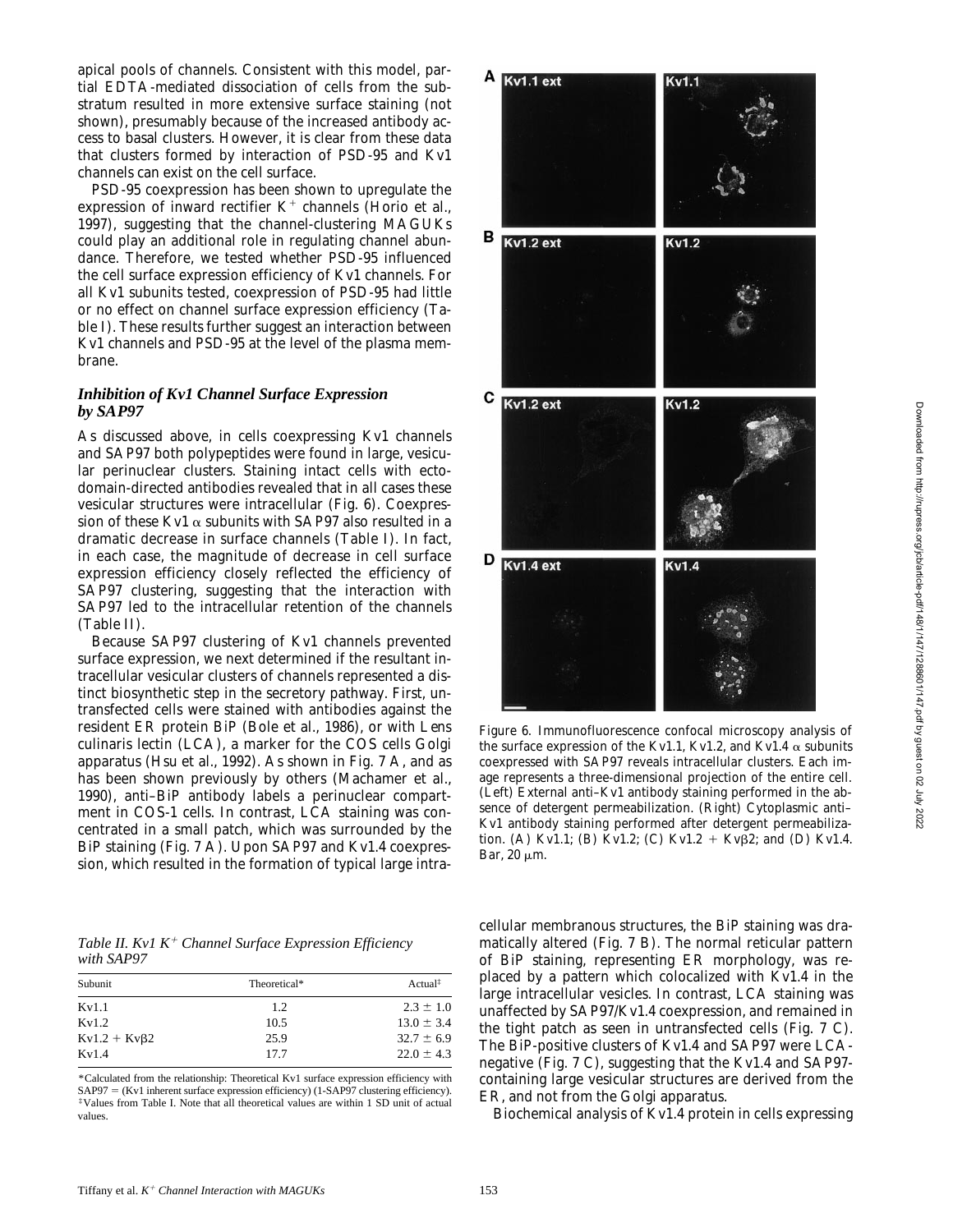

PSD-95 and SAP97 supported the conclusion that association with SAP97 retains Kv1.4 in an ER-derived compartment. Kv1.4 contains a single N-linked oligosaccharide chain attached to Asn<sup>207</sup> in the extracellular segment between the S1 and S2 transmembrane domains. In COS cells expressing Kv1.4 alone, Kv1.4 is processed from an 86-kD precursor form containing a high mannose oligosaccharide chain to a mature 110-kD form with a complex, sialidated N-glycan (Shi and Trimmer, 1999). Under steady state conditions, this results in a predominance of processed Kv1.4 in cells expressing Kv1.4 alone 48 h after transfection (Fig. 8). The mean densitometric ratio of the upper to lower band intensity in samples prepared from these cells was 1.24 ( $\pm$  0.01, *n* = 4). In cells coexpressing Kv1.4 and PSD-95, a similar pattern was observed (Fig. 8), with only a slight decrease in the ratio of processed to unprocessed Kv1.4 ( $0.98 \pm 0.02$ ,  $n = 4$ ). However, coexpression with SAP97 yields a dramatically different pattern (Fig. 8). The intensity of the upper molecular weight band was significantly reduced (Fig. 8), so that the ratio of the upper to lower Kv1.4 band was reduced to 0.08 ( $\pm$  0.03,  $n = 4$ ). These data, together with the immunostaining results, provide compelling evidence that Kv1.4–SAP97 interaction inhibits Kv1.4 transit through the endomembrane system at the level of the ER, resulting in the formation of large ER-derived intracellular vesicles.

# *Targeting of PSD-95 and SAP97 in Transfected Cells*

We have generated an SAP97 mutant  $(\Delta N-SAP97)$  lacking the first 108 amino acids of the unique SAP97  $NH_2$ -termi-

*Figure 7.* Intracellular complexes of Kv1.4 and SAP97 are derived from the ER. Immunofluorescence analysis of Kv1.4  $\alpha$  subunits coexpressed with SAP97 reveals intracellular clusters that colocalize with staining obtained with a monoclonal anti–BiP antibody, but not with the Golgi marker LCA lectin. (A) Untransfected cells; and (B and C) cells coexpressing  $Kv1.4 + SAP97$ .

nal domain. When expressed in transfected cells, this SAP97 mutant (Fig. 9 B) like wild-type SAP97 (Fig. 9 A) is associated with the ER, showing that the bulk of the unique  $NH<sub>2</sub>$  terminus of SAP97 is not necessary for ER targeting. When coexpressed with Kv1.1, the DN-SAP97 mutant exhibits precise colocalization with Kv1.1 in the ER (Fig. 9 D). Interestingly, the large intracellular clusters seen upon wild-type SAP97/Kv1.1 coexpression (Fig. 9 C, also see Fig. 4 A) are not apparent. We conclude from these results that the deleted 108–amino acid portion of the unique SAP97 NH<sub>2</sub> terminus does not contain the SAP97



*Figure 8.* Immunoblot analysis shows different forms of Kv1.4 in cells expressing Kv1.4 alone, or coexpressing PSD-95 or SAP97. Enhanced chemiluminescence exposure times: RBM, Kv1.4 alone and  $Kv1.4$  + PSD-95 lanes: 7 min,  $Kv1.4 + SAP97$  lane: 25 min.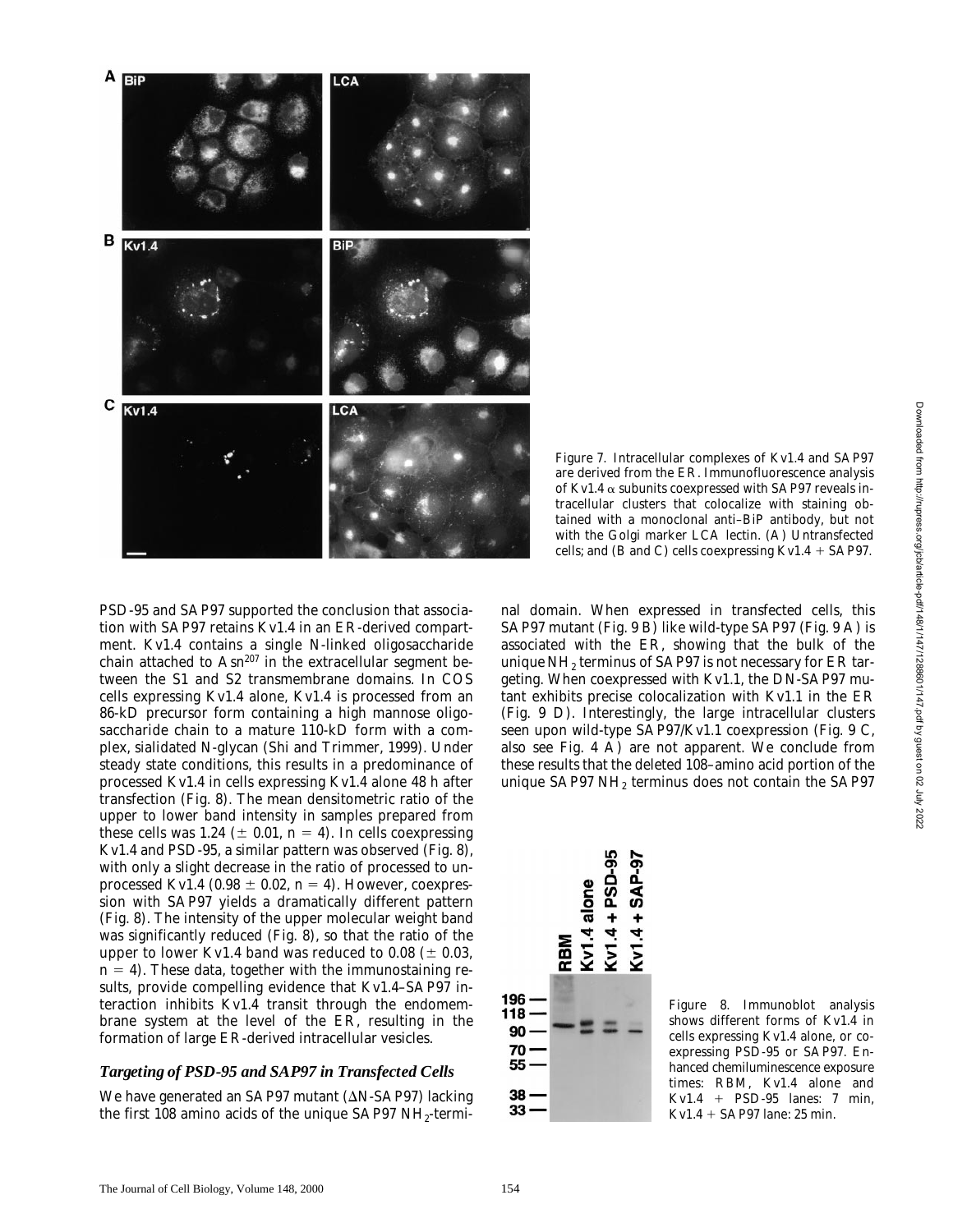

*Figure 9.* Distributions of SAP97 and PSD-95 deletion mutants. Immunofluorescence analysis of cells expressing MAGUKs alone (A and B) or coexpressing the Kv1.1  $\alpha$  subunit and MAGUKs (C–E) and stained after detergent permeabilization. (A and B and right panels of C–E) Anti–MAGUK mAb K28/8. Left panels of C–E: cytoplasmic anti-Kv1.1 polyclonal antibody. (A) Wild-type SAP97; (B)  $\Delta N$ -SAP97 mutant; (C) Kv1.1 + wildtype SAP97; (D) Kv1.1 +  $\Delta N$ -SAP97 mutant; and (E) Kv1.1 + PSD-95 C3,5S mutant.

ER targeting signal, although it apparently contains a domain necessary for SAP97–Kv1 channel clustering.

We next turned to PSD-95 targeting to the plasma membrane. Cysteines at positions 3 and 5 of PSD-95 are posttranslationally modified with palmitate, whereas SAP97 lacks analogous cysteine residues and, thus, is not palmitoylated (Topinka and Bredt, 1998). Mutating these residues and preventing palmitoylation disrupts PSD-95 association with membranes (Topinka and Bredt, 1998). We have mutated these same cysteines and found no effects on Kv1.4 interaction, but did observe a loss of Kv1.4 clustering due to disruption of PSD-95 multimerization (Hsueh et al., 1997; Hsueh and Sheng, 1999). We also observed a lack of plasma membrane localization for this

*Table III. Kv*b*2 Effects on Kv1.2 Surface Expression and Clustering by PSD-95*

| $\beta/\alpha$ -subunit ratio | Surface expression* | $Clustering*$  |
|-------------------------------|---------------------|----------------|
| $\overline{0}$                | $22.5 \pm 2.1$      | $34.0 \pm 2.0$ |
|                               | $35.5 \pm 3.5$      | $36.0 \pm 1.4$ |
| $\overline{2}$                | $38.0 \pm 0.1$      | $48.0 \pm 6.9$ |
| $\overline{4}$                | $41.5 \pm 6.4$      | $60.0 \pm 4.0$ |
| 8                             | $26.0 \pm 2.0$      | $42.0 \pm 2.0$ |

\*Expressed as a percentage of total transfected cells expressing  $Kv \alpha$  subunit that exhibit the respective staining. All values are mean  $\pm$  SD of three independent samples of 50 transfected cells each.

mutant (not shown). Interestingly, this mutant does not localize to the ER, or interact with coexpressed Kv1.1 (Fig. 9 E). These results together show that simply removing palmitoylation of PSD-95 does not result in a SAP97-like phenotype, and reinforces the notion that SAP97 contains specific sequences that target this MAGUK to ER and allow it to interact with ER-localized Kv1 channels.

#### *Discussion*

### *Subcellular Distributions of Kv Channels and MAGUKs*

Although Kv1.1, Kv1.2, and Kv1.4 are highly related at the amino acid level (Kv1.1/Kv1.2 = 80.3%; Kv1.2/Kv1.4 = 67.7%; Kv1.1/Kv1.4 = 70.0%), they differ dramatically in their intracellular trafficking and cell surface expression when expressed as homotetramers in transfected cells. The majority of Kv1.1 and Kv1.2 remain inside cells, presumably within the ER, as the N-linked oligosaccharide chains remain in an endoglycosidase H–sensitive high mannose form (Shi and Trimmer, 1999). In contrast, Kv1.4 is expressed on the cell surface, and exhibits efficient Golgibased processing of its N-linked glycan (Shi and Trimmer, 1999). The mechanisms underlying these differences are unknown, as are the determinants within the channel polypeptides.

PSD-95 and SAP97, members of a large and highly related gene family, exhibit 73.6% amino acid identity, and have the same basic domain structure. However, as shown here, in transfected COS-1 cells, PSD-95 and SAP97 have distinct subcellular distributions. In neurons, PSD-95 is found in the somatodendritic domain and is preferentially localized to postsynaptic sites where it is a major component of the postsynaptic density (Kennedy, 1997). In transfected COS-1 cells, PSD-95 is found at the cell periphery in the cytoskeleton-rich cell cortex, and immobilizes target proteins such as Kv1.4 at the plasma membrane of transfected cells (Burke et al., 1999), presumably through an interaction with the cytoskeleton (Niethammer et al., 1998). Interaction with cell adhesion molecules may also contribute to the immobilization of PSD-95 at the plasma membrane (Irie et al., 1997). PSD-95 has also been found to be covalently modified with the fatty acid palmitate on cysteine residues located near the  $NH<sub>2</sub>$  terminus (Topinka and Bredt, 1998). In contrast, SAP97 has an extended (160 amino acid) NH<sub>2</sub> terminus that lacks the palmitoylation sites present on PSD-95. Palmitoylation of PSD-95 results in its preferential association with membranes and, in neu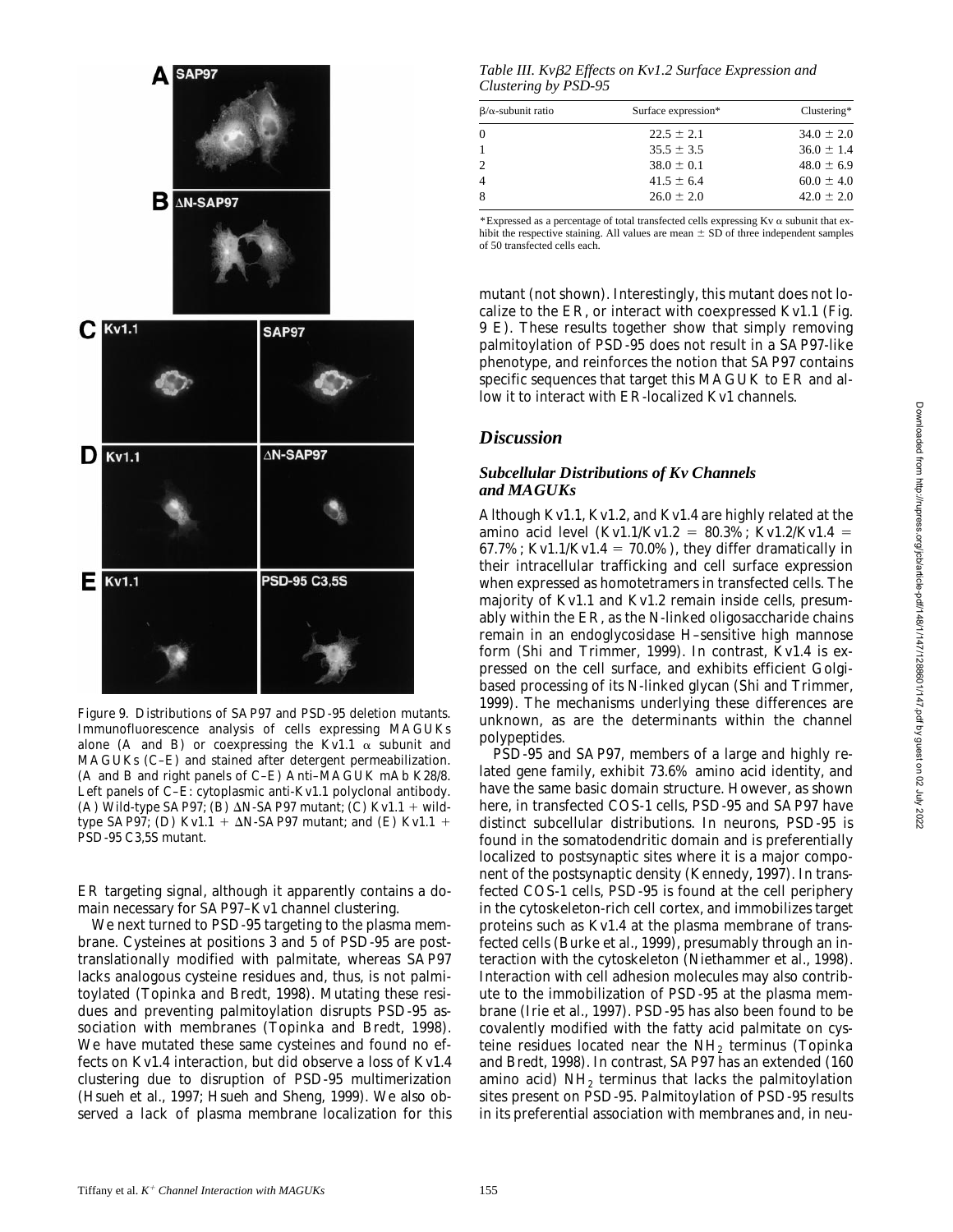rons, targeting to synapses; neither unpalmitoylated PSD-95 mutants nor wild-type SAP97 exhibit these characteristics (Craven et al., 1999). The NH<sub>2</sub>-terminal cysteines of PSD-95 also play a role in the multimerization of PSD-95 that is required for simultaneous binding of multiple membrane protein ligands and clustering of PSD-95 and target proteins (Hsueh et al., 1997; Hsueh and Sheng, 1999). Here, we found that a mutation of these same cysteines do not convert PSD-95 into a SAP97-like phenotype, as we do not observe SAP97-like ER-targeting or interaction with ER-localized Kv1  $\alpha$  subunits in the PSD-95 double cysteine mutant.

In neurons, SAP97 is reported to be axonal and presynaptic, suggesting efficient transport from the somatodendritic domain, which contains the bulk of the neuron's biosynthetic machinery, to the axon with little accumulation at the site of synthesis (Muller et al., 1995). In epithelial CACO-2 cells, SAP97 is associated with the cortical actin cytoskeleton at sites of cell–cell adhesion in the lateral membranes, again with little apparent intracellular accumulation (Reuver and Garner, 1998; Wu et al., 1998). The first 65 amino acids of the unique SAP97  $NH_2$ -terminal domain are necessary for this association with cell–cell contact zones (Wu et al., 1998). In transfected COS-1 cells, SAP97 is predominantly perinuclear. The association with ER is surprising for a protein synthesized from free cytoplasmic ribosomes and may indicate that SAP97 contains a domain that associates with a component of the ER. We found that deleting the first 108 amino acids of the unique SAP97 NH<sub>2</sub> terminus did not affect ER targeting, or the ability of SAP97 to interact with ER-localized channels. Thus, targeting of SAP97 in COS-1 cells differs from that observed in CACO-2 cells in both the ultimate subcellular localization and in the targeting determinant itself. However, deletion of these 108 NH<sub>2</sub>-terminal amino acids of SAP97 did eliminate the formation of the large intracellular clusters upon interaction with Kv1.1. These data suggest a role for the  $NH<sub>2</sub>$  terminus in mediating the heteromultimerization of SAP97 and Kv1 channels that leads to clustering. A similar role has been shown for the unrelated NH2 terminus of PSD-95 (Hsueh et al., 1997; Hsueh and Sheng, 1999). Future studies will reveal the precise ER targeting signal on SAP97 and its role in MAGUK-mediated regulation of ion channel trafficking and surface expression.

#### *PSD-95 Clustering Efficiency Is Dependent on Kv1 Surface Expression and Not on PDZ Domain Binding Affinity*

All Kv1  $\alpha$  subunits display specific binding to PSD-95 and SAP97 in cell-free systems, and when COOH-terminal fragments are used as interaction bait in the yeast twohybrid system (Kim et al., 1995). However, as shown originally by Kim and Sheng (1996), the clustering efficiency by PSD-95 in their cotransfection assay differs considerably for different subunits. The authors attributed this to differences to the relative binding affinity of the channels for PSD-95 because of small differences in the COOH-terminal PDZ binding motif (Kim and Sheng, 1996). However, we find that a stronger correlation exists between channel surface expression and PSD-95 clustering. This suggests

that surface expression is required for PSD-95 clustering, and that a more likely explanation for differences in clustering are the inherent differences in Kv1 channel cell surface expression. The data on Kv1.2 clustering in the presence and absence of cytoplasmic  $\beta$  subunits provide the most compelling evidence for this model. The binding affinity of Kv1.2 for PSD-95 should remain unaffected by  $\beta$ subunit coexpression, since the COOH terminus of Kv1.2, which contains the PDZ-binding motif, is present regardless of the  $\beta$  subunit expression level. However, dramatic increases in PSD-95 clustering of Kv1.2 were observed upon  $\beta$  subunit coexpression. Given that  $\beta$  subunit coexpression has similar effects on Kv1.2 cell surface expression efficiency (Shi et al., 1996), it seems likely that the increases in PSD-95 clustering upon  $\beta$  subunit coexpression occur indirectly through  $\beta$  subunit-mediated promotion of surface expression.

# *Effects of MAGUKs on Surface Expression*

Previous studies showed that coexpression of either PSD-95 or SAP97 increased the density of Kir4.1 currents in transfected cells by increasing the number of functional channels (Horio et al., 1997). The authors proposed that PSD-95 and SAP97 may play an important biosynthetic role in facilitating the surface expression of Kir4.1. We have investigated the effects of these same MAGUKs on Kv1 channel expression. Using an approach we have used previously to examine the effects of cytoplasmic  $Kv\beta$  subunits (Shi et al., 1996), we found that PSD-95 had no effect on the surface expression efficiency of Kv1  $\alpha$  subunits, either in the presence or absence of auxiliary  $\beta$  subunits. This lack of a pronounced biosynthetic effect is consistent with a model whereby PSD-95 and Kv1 channels initially encounter one another at or near the plasma membrane. Thus, PSD-95 may function to anchor Kv1 channels at designated plasma membrane sites rather than mediate their dynamic intracellular targeting. A recent study characterized the localization of recombinant PSD-95 and Kv1.4 expressed singly or together in organotypic cortical slice cultures and was consistent with a model where PSD-95 itself does not contain prominent subcellular targeting information (Arnold and Clapham, 1999).

Surprisingly, unlike its effects on Kir4.1, and distinct from the neutral role of PSD-95, SAP97 proved to be a potent inhibitor of Kv1 channel surface expression. We conclude that SAP97 interacts with newly synthesized Kv1 channels while the latter are still in the ER, preventing their subsequent export. In addition, the coexpression and interaction of SAP97 and Kv1  $K^+$  channels had dramatic effects on the morphology of the ER itself, causing this reticular network to fuse into several large intracellular membranous structures that contain all of the detectable immunoreactivity for both BiP, and for SAP97–Kv1 complexes. Perhaps in neurons, the efficient targeting of SAP97 to axons, away from the somal endomembrane components of the secretory pathway, prevents intracellular association of SAP97 and newly synthesized Kv1 channels. Alternatively, Kv1–SAP97 interaction in neurons could occur intracellularly, as in COS-1 cells, but neuronal-specific transport mechanisms cells could ensure the efficient targeting of the prepackaged complexes to axonal